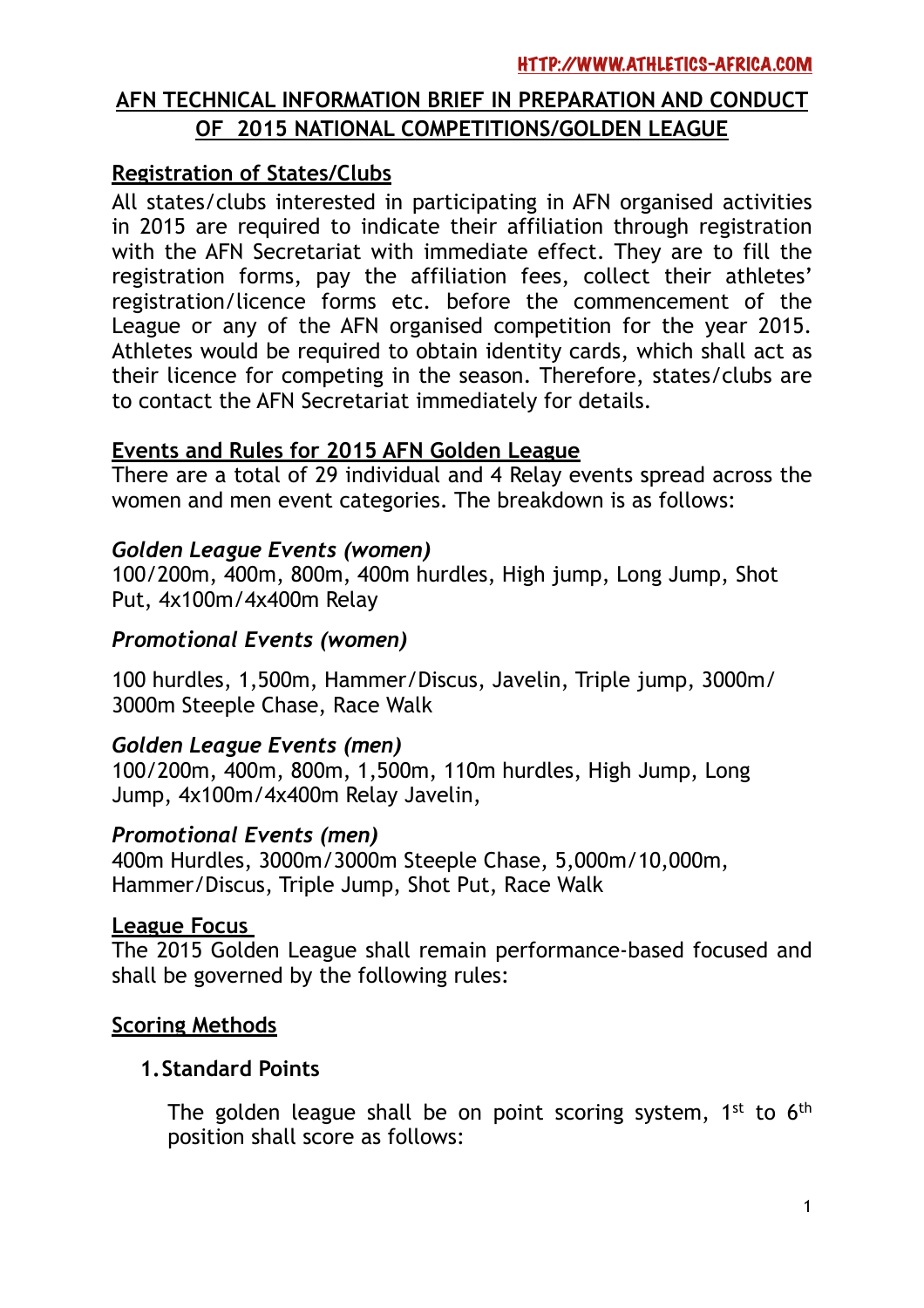- $\geq$ Individual Events, 1<sup>st</sup> (10points), 2<sup>nd</sup> (8points), 3<sup>rd</sup> (6points), 4<sup>th</sup> (4points), 5<sup>th</sup> (2points), 6<sup>th</sup> (1point).
- $\triangleright$  Relay Events- 1<sup>st</sup> (20points), 2<sup>nd</sup> (16points), 3<sup>rd</sup> (12points), 4<sup>th</sup> (8points), 5<sup>th</sup> (4points), and 6<sup>th</sup> (2points).

### **2.Bonus points**

Ten (10) points shall be awarded only once to any athlete that achieves the World Championships qualification standard as set by the AFN. Twenty (20) points for any ratified National Record that is equalled or broken.

#### **Qualification Procedure**

For the first leg of the League, the top-4 athletes in the AFN season's top-list in each Golden League event as compiled from the All-Comers competitions would be invited as automatic qualifiers. In subsequent legs of the League, the top-4 in each of the Golden League events shall automatically qualify for the next leg of the Golden league, while the remaining 4 lanes shall be filled from the top-finishers from the Allcomers events, which will take place in the morning of event day.

#### **Transport/Accommodation Subsidy**

As determined by the League Organising Committee, transport subsidy and in some cases accommodation subsidy as well (where accommodation is not provided) shall be provided for the top 4 finishers in each of the Golden League events.

#### **Competition Uniforms**

All participating athletes shall compete in their State or Club uniform especially in the relays.

#### **Registration Procedure**

Registration for the League shall be done in advance of the commencement of the competition. All athletes must register through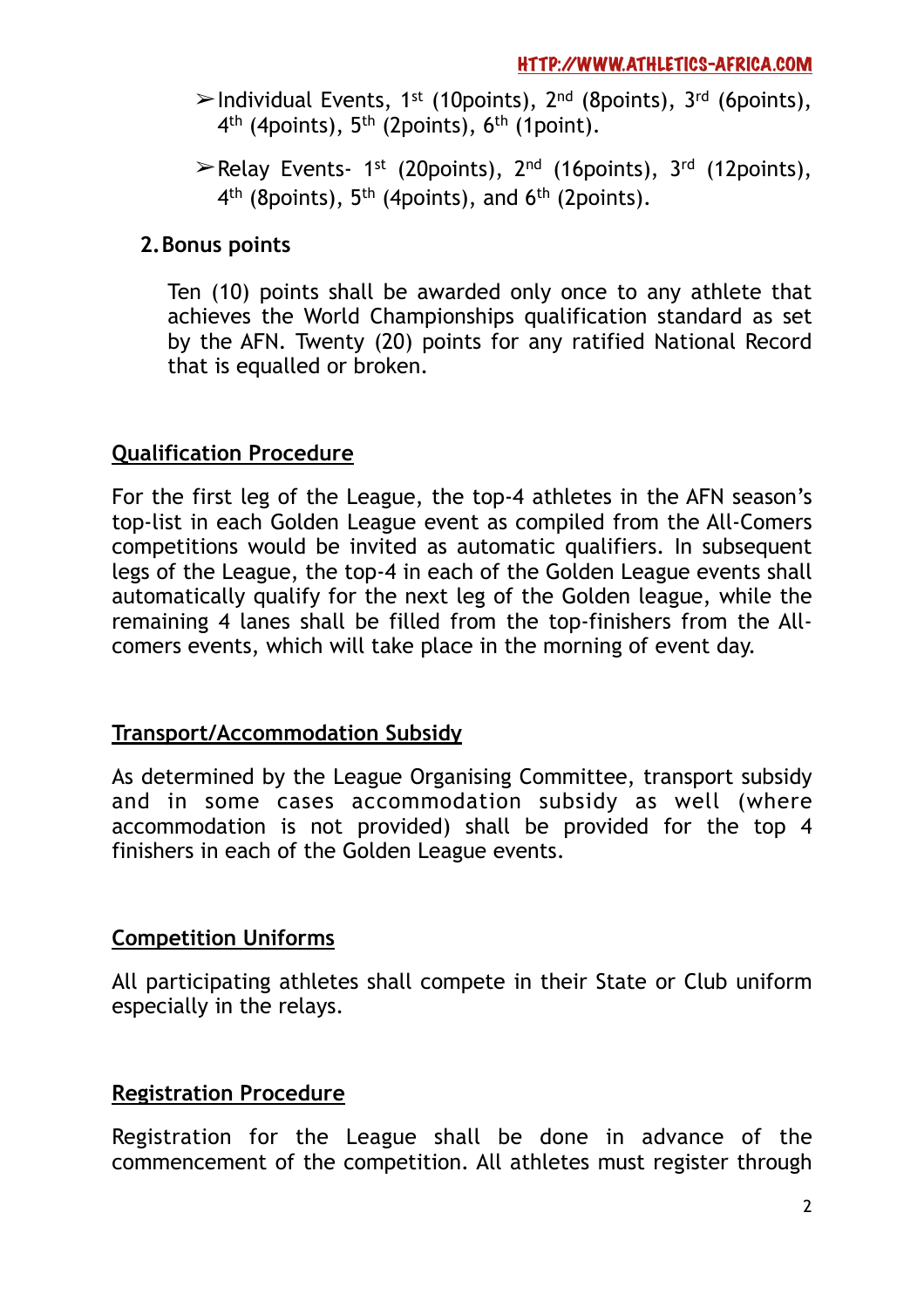#### [HTTP://WWW.ATHLETICS-AFRICA.COM](http://WWW.ATHLETICS-AFRICA.COM)

their states or clubs. **Athletes must compulsorily digest and sign the AFN Code of Conduct**, which shall be returned to the AFN Secretariat together. Failure to comply regarding any of the above conditions would exclude such athletes from taking part in AFN, organised competitions for the year. Further details of the athletes' registration procedure shall be communicated to the states/clubs as they carry out their registration as directed by the relevant AFN Circular.

#### **Running Bibs**

Running bibs shall be customized and issued to the states/clubs for each of their registered and confirmed athletes for the League. Same details shall be maintained throughout the entire legs of the league.

#### **Payment of Prize Monies and expected standards to be achieved**

Payment of prize monies would henceforth be made through the athlete's managers/coaches as officially appointed and conveyed in writing to **the AFN Secretariat**, for **Attention of: Chairman, Technical Committee.** 

**NOTE:** Based on statistical assessment of our national athletes/ athletics performances in the last 1 year, the AFN Technical Committee has decided that athletes must achieve the following standards on the IAAF Scoring Table to qualify for Prize Monies irrespective of positions attained in the events:

- !*Athletes must score a minimum of 1070 points for track sprint events and 1050 for other track events*
- !*Athletes must score a minimum of 1050 points for jump events*
- !*Athletes must score a minimum of 900 points for throw events*
- !*Athletes must score a minimum of 700 points and 350 points for men and women Race Walk events respectively*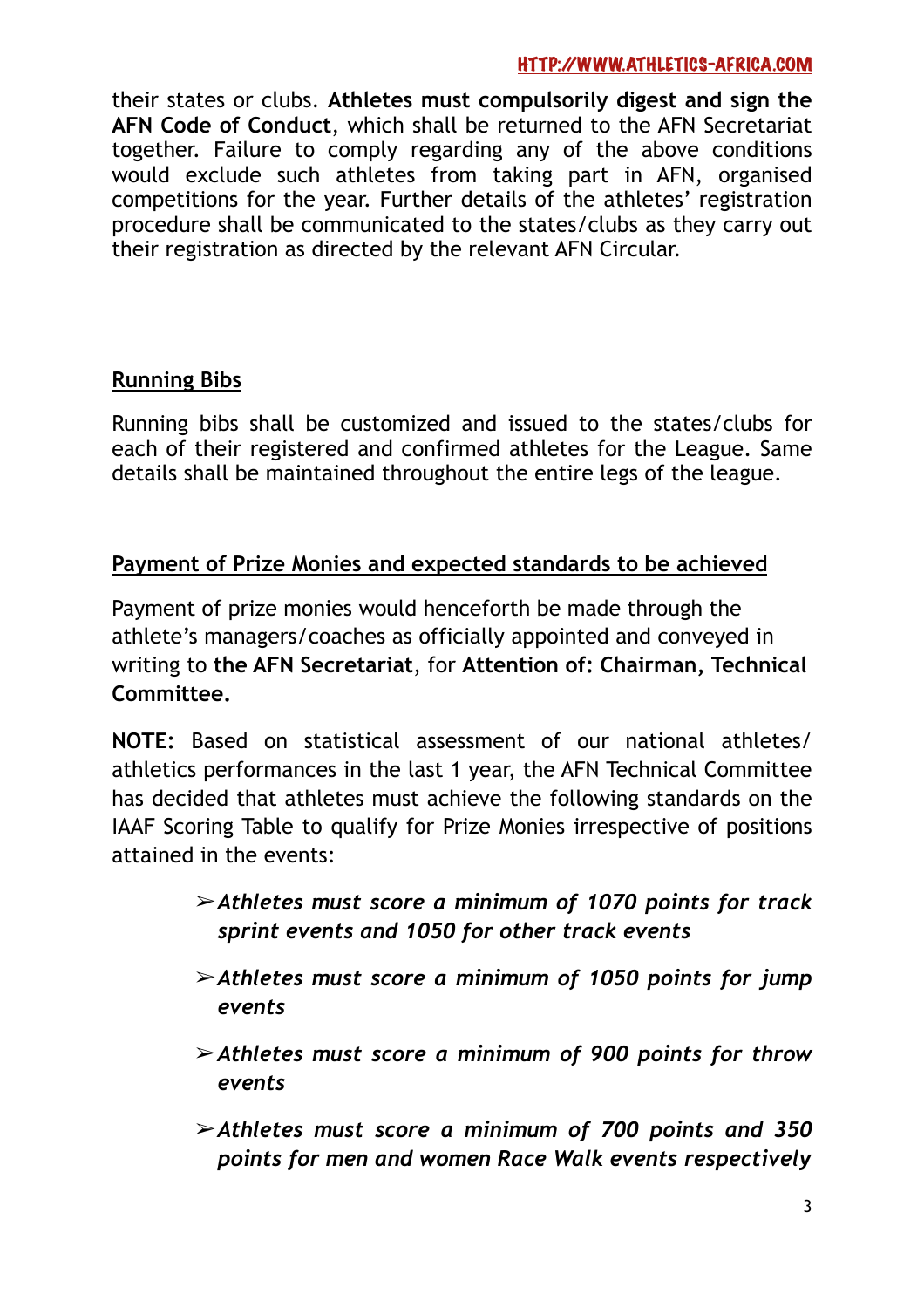**NOTE:** If same standards are achieved in the Promotional Events, the top-3 athletes achieving such standards would get prize monies as well*.*

## **Breakdown of expected performances to be achieved to attract prize monies**

# *Women Golden League Events*

- $\geq$  100 (11.68sec)/200m (23.85sec), 400m (53.81sec), 800m (2:05.97), 400m Hurdles (58.37sec), 4x100m Relay (45.82sec), 4x 400m relay (3:38.27sec).
- $\geq$ High Jump (1.80m), Long Jump (6.29m)

 $\triangleright$  Shot put (15.46m)

# *Promotional Events (Women)*

- $\geq$  100 Hurdles (13.84sec), 1,500m (4:20.07sec), 3000m (9:16.92sec)/3000m Steeple Chase (10:19.12sec) Race Walk (10k-51:22sec, 20k- 1:46.24sec)
- $\triangleright$ Triple Jump (13.55sec)
- $\blacktriangleright$ Hammer (58.00m)/Discus (50.66m), Javelin (51.31m)

# *Men Golden League Events*

- $\geq$  100 (10.40sec)/200m (20.98sec), 400m (46.69sec), 800m (1:49.22sec) 1,500m (3:44.30sec), 110m Hurdles (13.97sec), 4x100m Relay (40.16sec), 4x400m Relay (3:07.28sec)
- $\blacktriangleright$  High Jump (2.12m), Long Jump (7.64m)
- $\blacktriangleright$  Javelin (66.64m).

# *Promotional Events (Men)*

- $\geq$  400m Hurdles (51.16sec), 3,000m (9:16.92)/3000m Steeple Chase (8:46.76), 5,000m (13:45.20sec)/10,000m (33:43.47), Race Walk (10k-52.19sec, 20k-1:48.15sec)
- $\triangleright$  Triple Jump (16.03m),
- $\blacktriangleright$ Hammer (61.36m)/Discus (51.45m), Shot Put (16.29m)

## **Prize Money Structure**

**Top-6 male and female athletes** that meet the standards set for any of the **Golden League Events** shall receive individual cash prizes as follows**:**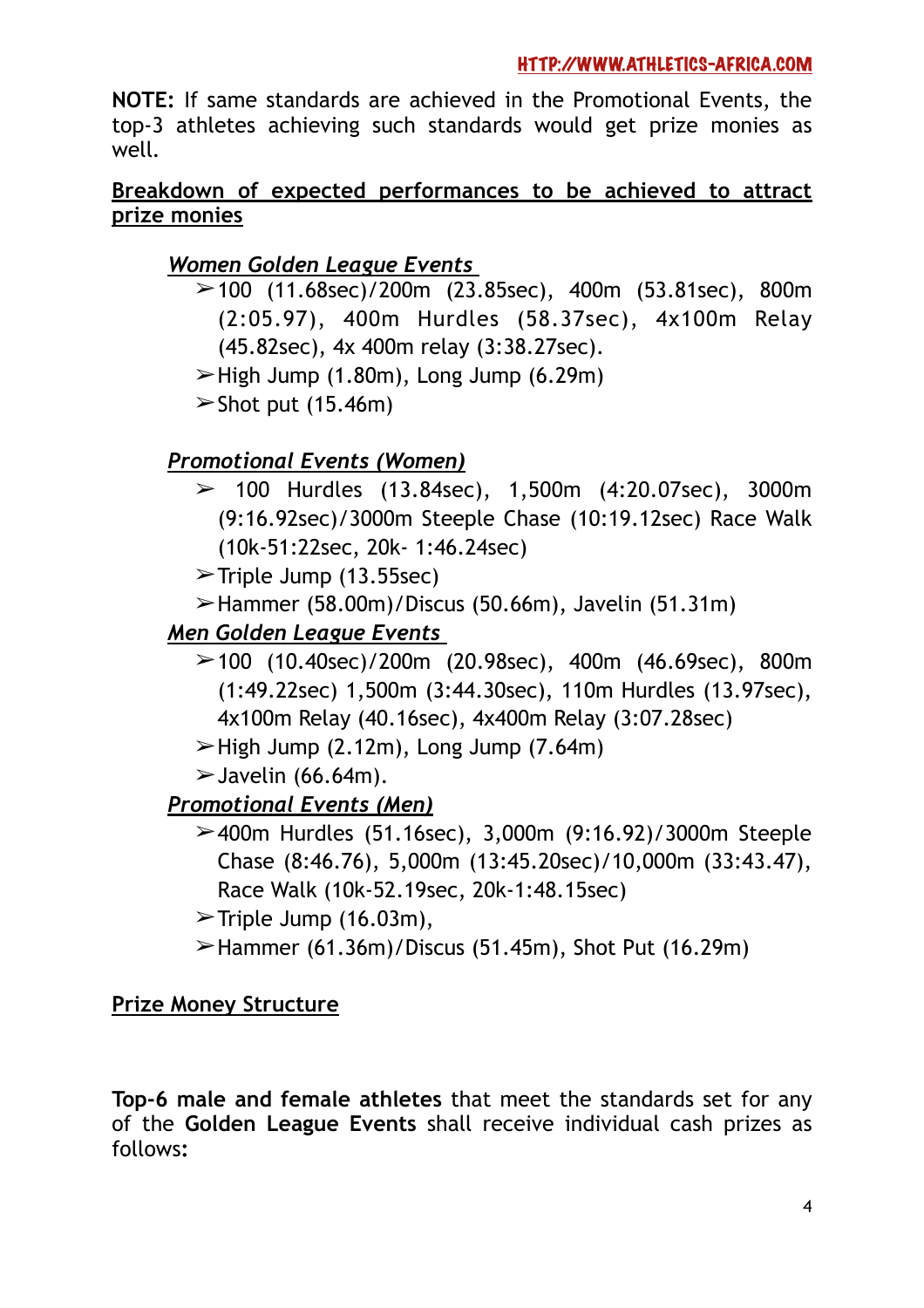#### [HTTP://WWW.ATHLETICS-AFRICA.COM](http://WWW.ATHLETICS-AFRICA.COM)

| $>1$ <sup>st</sup> Position     | N40,000              |
|---------------------------------|----------------------|
| $> 2nd$ Position                | N30,000              |
| $> 3rd$ Position                | N20,000              |
| $>4th$ Position                 | N <sub>15</sub> ,000 |
| $>$ 5 <sup>th</sup> Position    | N10,000              |
| $\geq 6$ <sup>th</sup> Position | N5,000               |

**Top-3 relay teams** that meet the standards set for the **Relay Events** would receive cash prizes as follows:

| $>1$ <sup>st</sup> Position | N40,000 |
|-----------------------------|---------|
| $\geq 2^{nd}$ Position      | N30,000 |
| $> 3rd$ Position            | N20,000 |

**Top-3 male and female athletes** that meet the standards set for the **Promotional Events** would receive cash prizes as follows:

| > 1 <sup>st</sup> Position | N25,000              |
|----------------------------|----------------------|
| $\geq 2^{nd}$ Position     | N20,000              |
| $> 3rd$ Position           | N <sub>15</sub> ,000 |

#### **Jackpot Prize**

All athletes entered into the Golden League events (**not promotional events**) are entitled to share in the **Jackpot Prize of One Million, Five Hundred Thousand Naira (N1,500,000)**, if they meet the established requirements. To qualify for the Jackpot Prize, an athlete must win in all legs of Golden League and must participate at the Golden League Final.

**Note** Athletes for the promotional events will not be considered for the Jackpot Prize. However, any athlete, irrespective of class of event, that breaks a national record shall be considered for a prize money of **N50,000** after ratification of such a record**.**